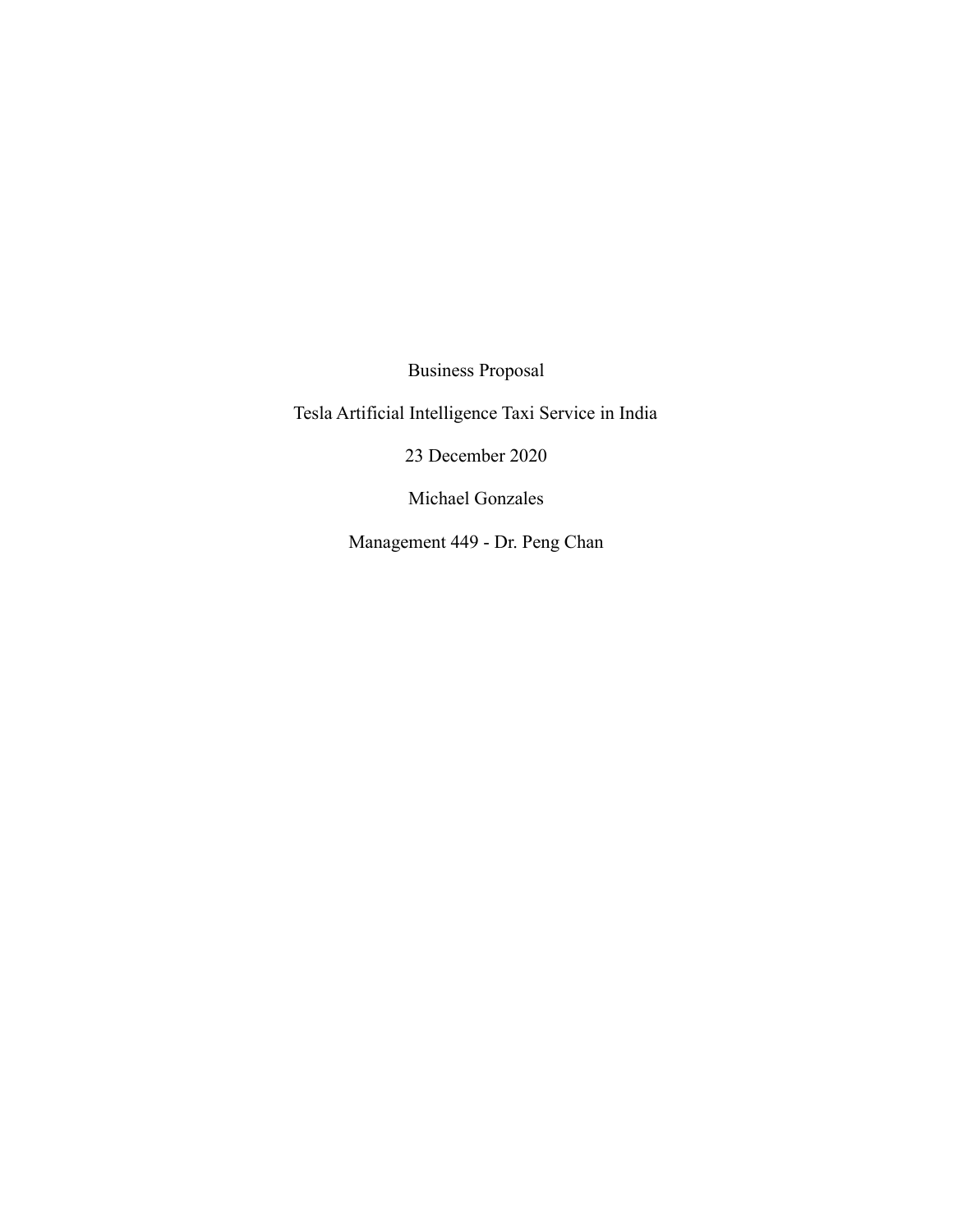# Table of Contents

| <b>Executive Summary</b>                                       | $\overline{2}$  |
|----------------------------------------------------------------|-----------------|
| India Population and Economic Statistics                       | 3               |
| Indian Taxi Industry Statistics                                | 5               |
| Indian Taxi Competitors                                        | $7\phantom{.0}$ |
| Tesla Artificial Intelligence (AI) and Autonomous Taxi Service | 9               |
| Artificial Intelligence                                        | 11              |
| Tesla Taxi Program Business Model                              | 13              |
| References                                                     | 17              |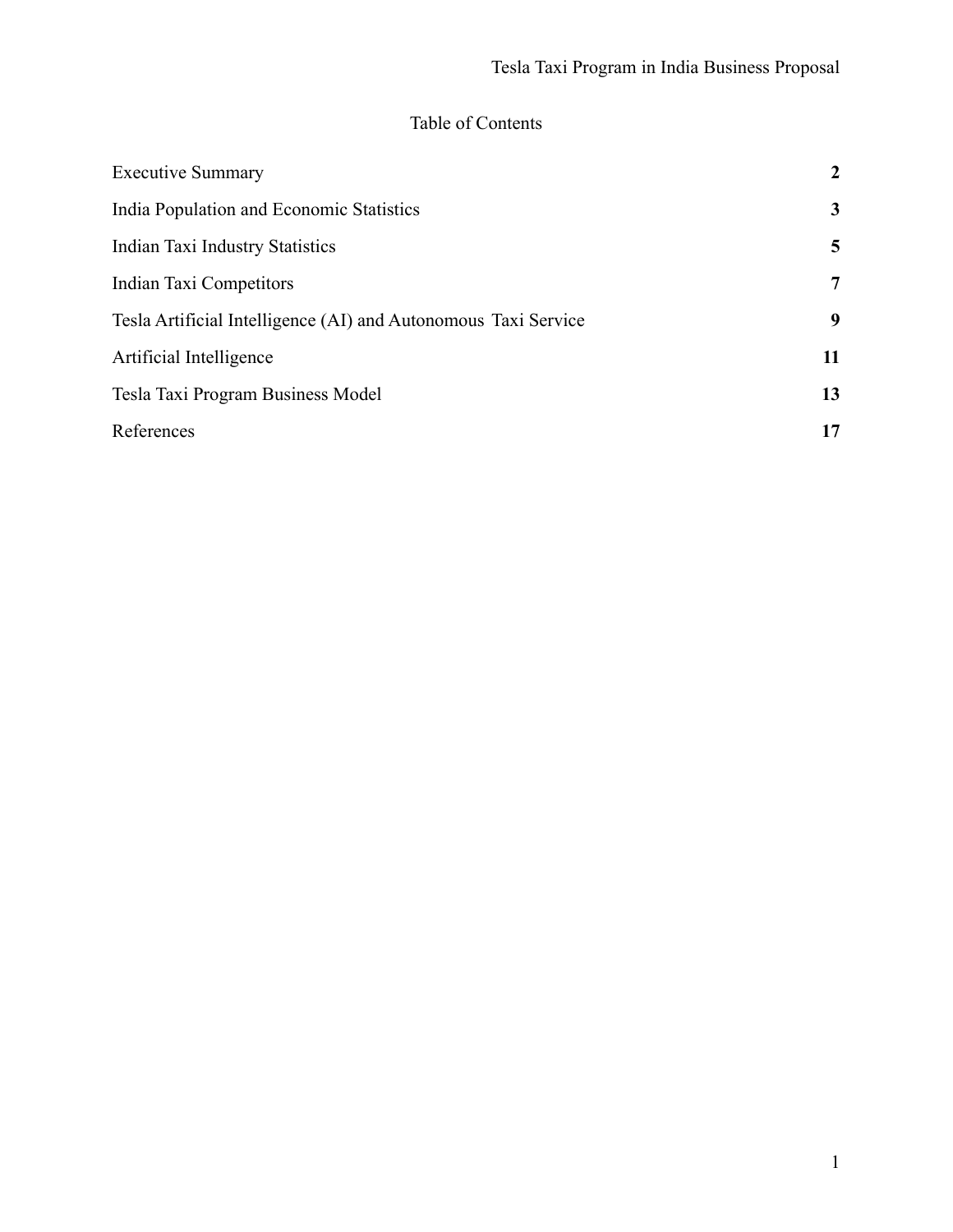### <span id="page-2-0"></span>**Executive Summary**

Tesla should enter the Indian taxi market with a new standard of operation; a self driving, fully autonomous car controlled by Tesla's artificial intelligence-run autopilot utilizing the Tesla Model 3 roadster.

India is the second highest-populated country in the world with a total population of 1,352,642,280 as of 2018. Its seven largest cities include: New Delhi (population: 16,753,235), Mumbai (population: 12,478,447), Bangalore (population: 8,425,970), Hyderabad (population: 6,809,970), Ahmedabad (population: 5,570,585), Chennai (population: 4,681,087), and Kolkata (population:  $4,486,679$ ).<sup>1</sup> The median age among the 1.352 billion-person population is 28.4 years with a GDP per capita of \$2,005.9.

The Indian taxi market generated nearly \$10 billion in revenue in 2018, accounting for 21.4% of the global \$46.7 billion taxi industry revenue for that year. By 2025, the Indian taxi industry is expected to reach \$25 billion in revenue.

The major competitors include: Uber Technologies, Inc. (38% share), Lyft, Inc. (2% share), Didi Chuxing (1% share), GrabTaxi Holdings Pte, Ltd. (1% share), and ANI Technologies Pvt., Ltd. (Ola) (58% share). Tesla's revenues start at \$16,095.5 billion and grow at a projected rate of 30.27% per year to \$60,361.88 billion by 2025. Initial operating expenses in 2020 are estimated to be \$47,526.03 billion spread between the 175,000 necessary AI Tesla Model 3 roadsters and the 273,438 Tesla Solar Panels. These costs will become sunk costs after 2020, with 2021-2025 maintenance costs being \$41.375 million per year. 2020 will see a net profit loss of \$31,430.53 billion, but by 2024, Tesla will see a \$3,136.43 billion net income which will grow each year.

<sup>&</sup>lt;sup>1</sup> Non Resident Indians Online: India City Populations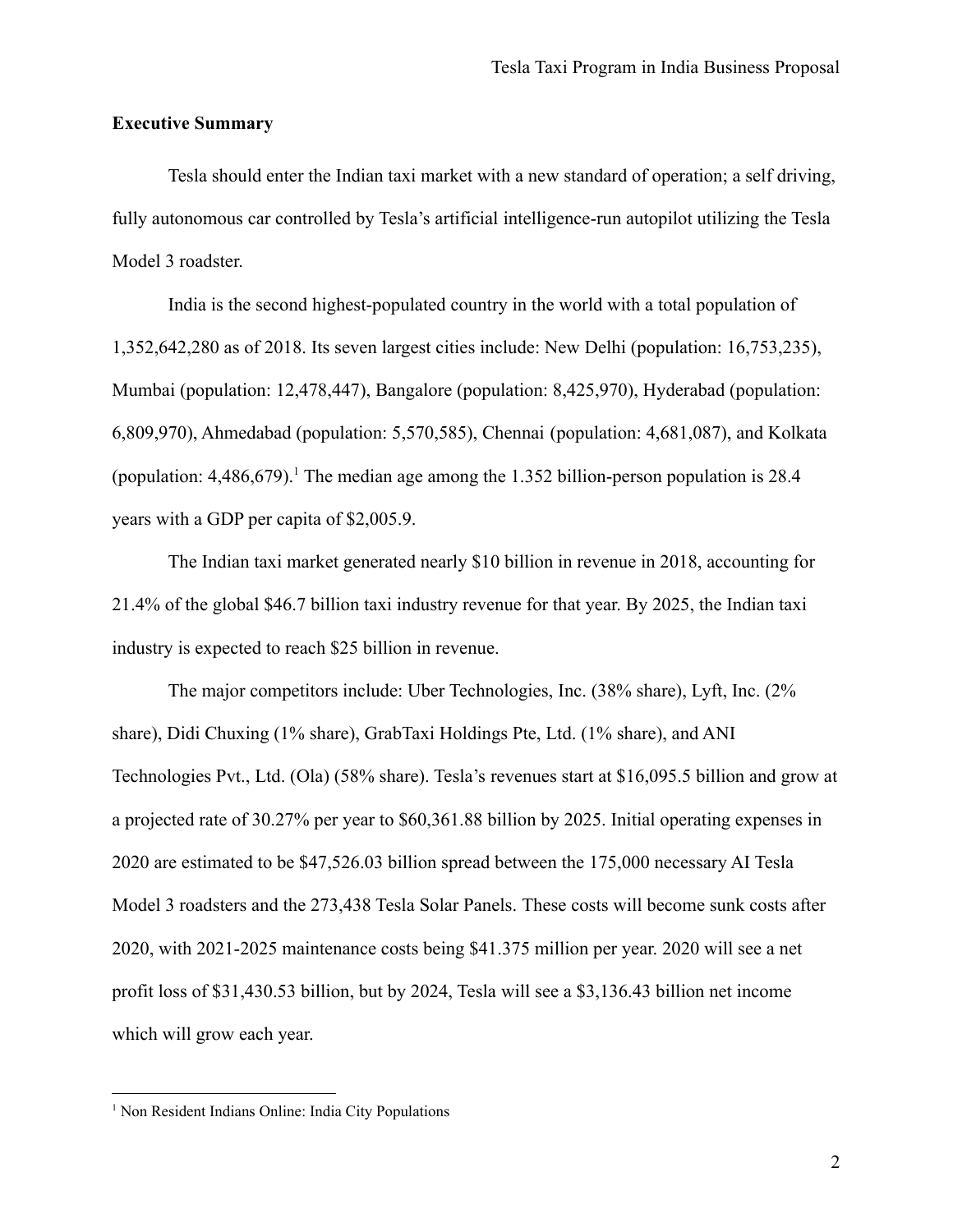### <span id="page-3-0"></span>**India Population and Economic Statistics**

Tesla should look to India as a country to expand its rapidly expanding business. India is the second highest-populated country in the world with a total population of 1,352,642,280 as of 2018.<sup>2</sup> India contributes 17.7% of the entire world population following China.<sup>3</sup> The Indian population is spread amongst 4,000 cities. Roughly 300 of the 4,000 cities have a population of 1 million or more, with India's seven largest cities having individual populations of over 3 million. The seven largest cities include: New Delhi (population: 16,753,235), Mumbai (population: 12,478,447), Bangalore (population: 8,425,970), Hyderabad (population: 6,809,970), Ahmedabad (population: 5,570,585), Chennai (population: 4,681,087), and Kolkata (population: 4,486,679).<sup>4</sup> 35% of the Indian population reside in Urban cities; the aforementioned seven are all classified as urban cities. The median age among the 1.352 billion-person population is 28.4 years.<sup>5</sup>



#### **HIGHEST POPULATED CITIES IN INDIA**

Figure 1: Pie Chart Showing Share of Population Amongst the 7 Most Populated Cities in India

<sup>4</sup> Non Resident Indians Online: India City Populations

<sup>2</sup> Worldometer: India Population

<sup>&</sup>lt;sup>3</sup> Worldometer: India Population

<sup>5</sup> Worldometer: India Population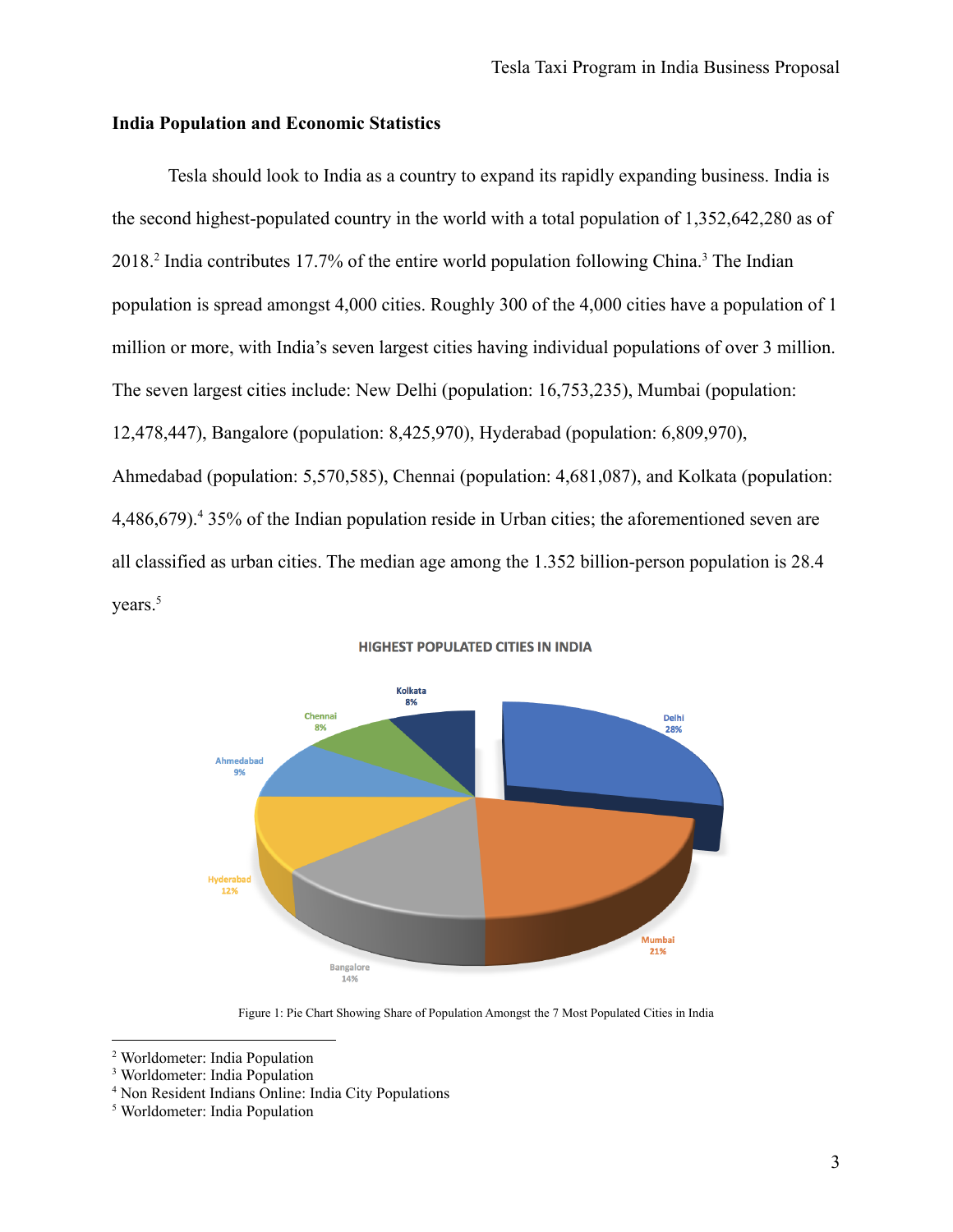India, as of 2018, maintains a GDP of \$2.713 million.<sup>6</sup> Spread amongst its 1,352 billion person population, the GDP per capita is \$2,005.9.<sup>7</sup> India is reliant on the Primary Sector, the top tier of its three-tiered occupational sector -Primary, Secondary, and Tertiary. The primary sector is roughly 52% of India's total GDP. <sup>8</sup> The primary sector includes agriculture, forestry, fisheries, hunting, mining and quarrying. Indian civilians employed in the primary sector reside in the most densely-populated cities and utilize cars, motorbikes, taxis, busses, or walk to travel to places of employment.

<sup>6</sup> Worldbank: India's GDP -2018

<sup>7</sup> Worldbank: GDP per Capita -2018

<sup>8</sup> Basic Features of Indian Economy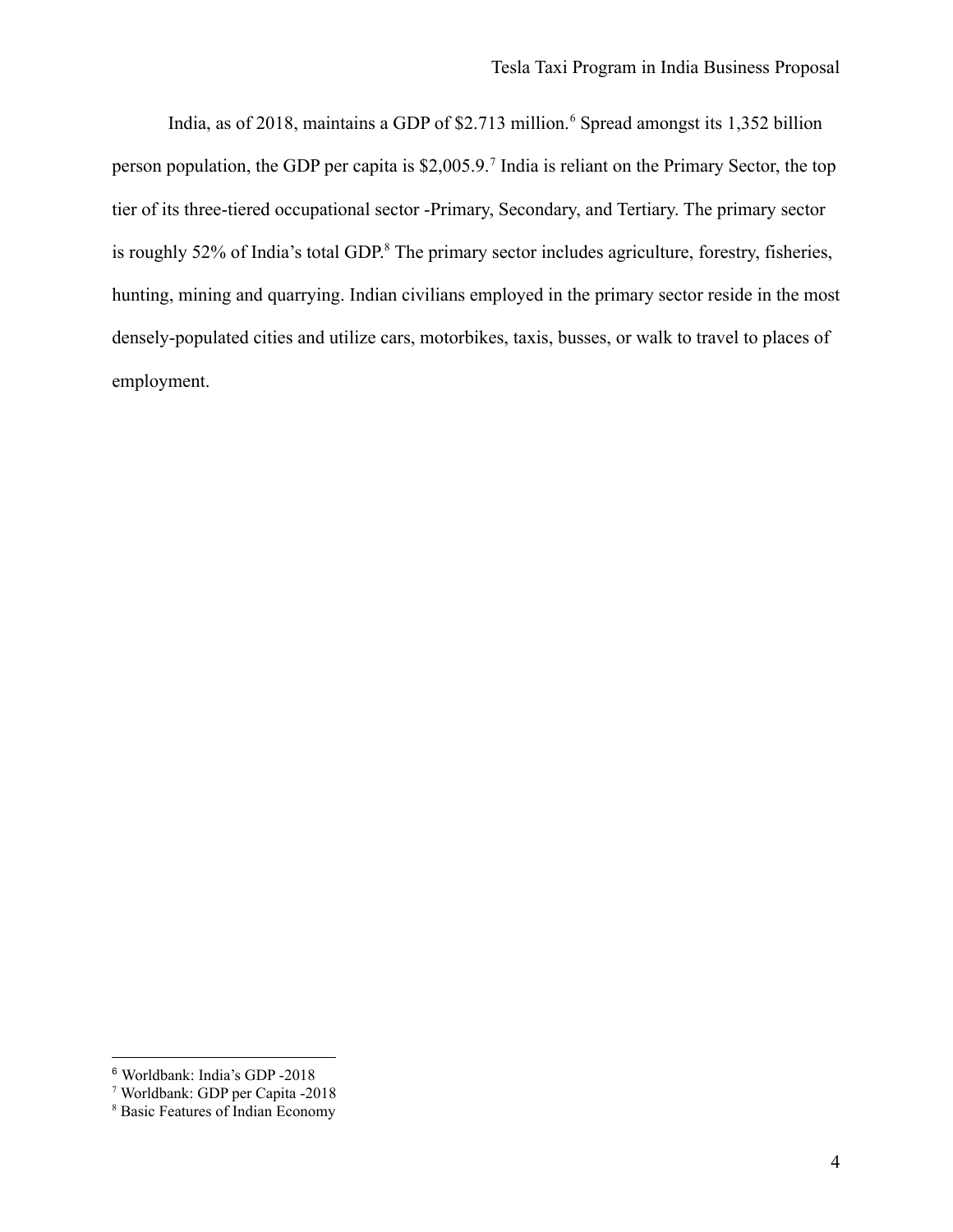### <span id="page-5-0"></span>**Indian Taxi Industry Statistics**

Worldwide, the taxi industry brings in \$46.7 billion annually.<sup>9</sup> Currently, the global taxi industry is in a decline with an estimated decrease in growth of -43.7%.<sup>10</sup> The decline is contributed by the Covid-19 pandemic, which has diminished the need for ride-share programs in thousands of cities. Health and personal well-being is another factor related to the Covid-19 pandemic. Although there has been a drastic decrease in industry-generated revenue within the global taxi industry, experts expect substantial growth to occur with an estimated growth rate of 6.5% starting in 2021 and a global revenue of \$94.4 billion by 2025.<sup>11</sup>

The Indian taxi industry is a part of the fast-growing Asia-Pacific taxi market. As of 2018, the Asia-Pacific market accounts for more than 70% of the global taxi market.<sup>12</sup> The Indian market generated nearly \$10 billion in revenue in 2018, accounting for 21.4% of the global taxi industry revenue for that year. By 2025, the Indian taxi industry is expected to reach \$25 billion in revenue.<sup>13</sup>

The current Indian population is adamant about the use of vehicles in day to day activities. As of 2017, there are 253 million active cars registered with the Indian government for taxation purposes.<sup>14</sup> The preferred choice of commuting in India, backed by a 60% approval rating from the Indian population, is personal or shared vehicles.<sup>15</sup> Capital and Northern cities, such as New Delhi and Mumbai, prefer the use of 4-wheeled vehicles whereas people in Southern cities, such as Hyderabad and Chennai, prefer the use of 2-wheeled motorbikes.

<sup>9</sup> The Business Research Company

<sup>&</sup>lt;sup>10</sup> The Business Research Company

<sup>&</sup>lt;sup>11</sup> The Business Research Company

<sup>12</sup> Mordor Intelligence: Indian Taxi Market

<sup>13</sup> Mordor Intelligence: Indian Taxi Market

<sup>&</sup>lt;sup>14</sup> Statista: Number of vehicles in operation across India from financial year 1951 to 2017

<sup>15</sup> Statista: Number of vehicles in operation across India from financial year 1951 to 2017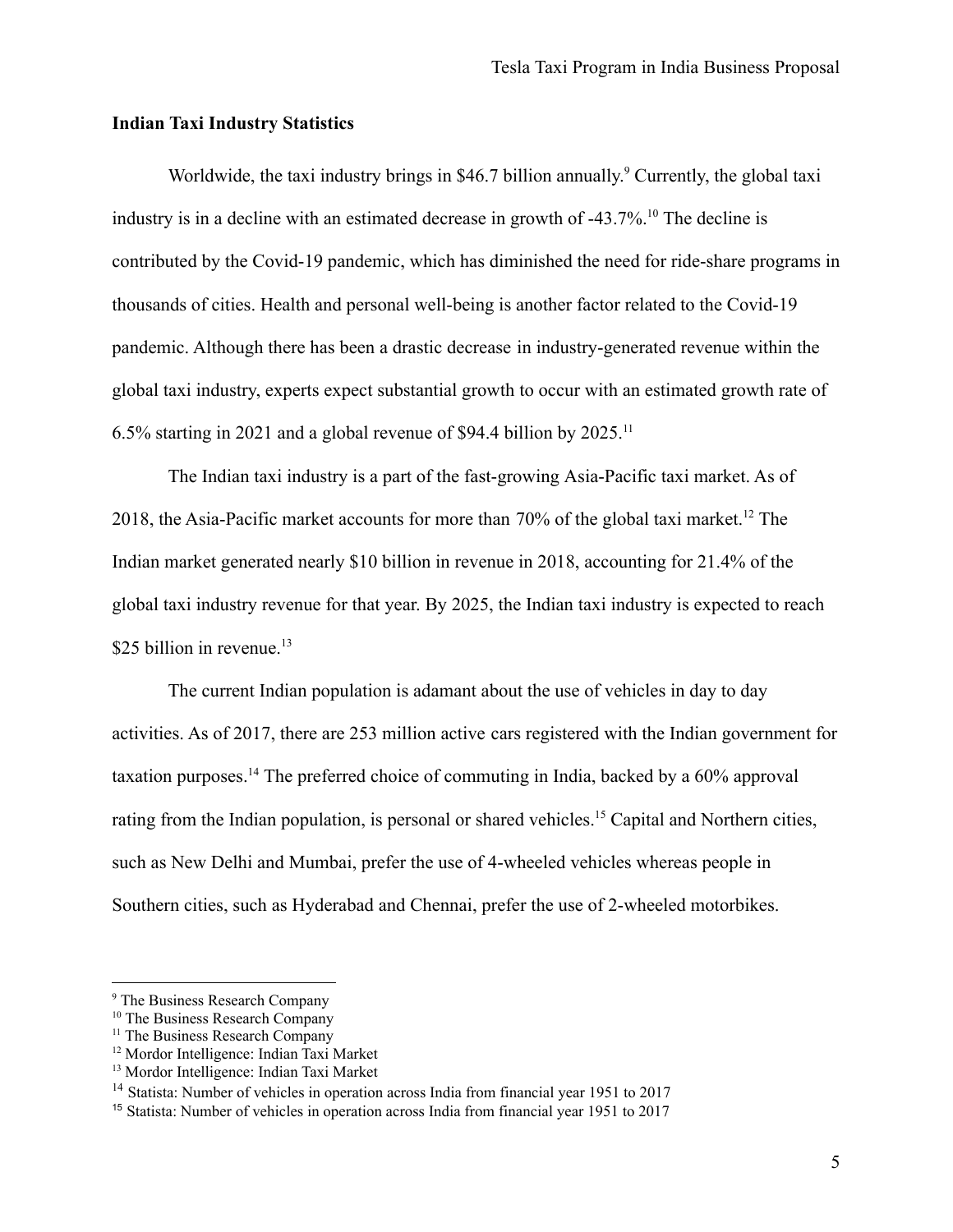Currently, gas prices are near a modern all-time high for India. Current gas prices, as of December 2020, are \$4.40 per US gallon.<sup>16</sup> The Covid-19 pandemic has caused a significant spike in gas prices in India, with just around a \$1 hike in overall gas prices. With the pandemic, the Indian government has established a tight tax pinch on imported gasoline which has aided in the resulting price increases.<sup>17</sup> The increasing prices in gasoline from both pre-Covid and current pandemic levels has resulted in an increase in demand for taxi services throughout the major cities in India.

<sup>&</sup>lt;sup>16</sup> Global Petrol Prices: India

<sup>17</sup> India Today: Gas Prices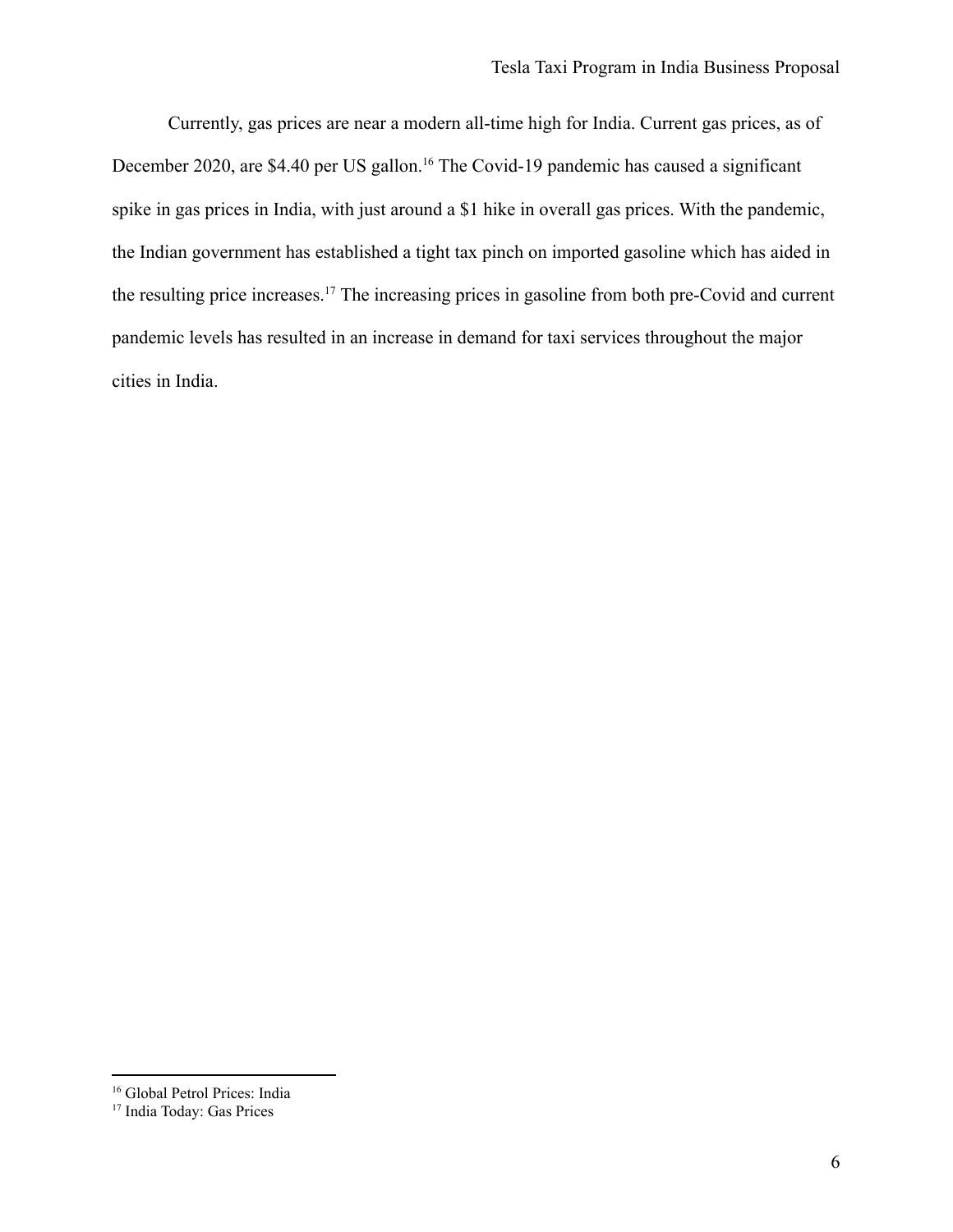# <span id="page-7-0"></span>**Indian Taxi Competitors**

The taxi industry in India consists of a few major ride-share companies spread between Indian companies and foreign companies. These companies include: Uber Technologies, Inc., Lyft, Inc., Didi Chuxing, GrabTaxi Holdings Pte, Ltd., and ANI Technologies Pvt., Ltd. (Ola). The overall characteristic of the Indian taxi industry is moderately fragmented, meaning it is a highly competitive and sought-for industry without any leading, major competitors.<sup>18</sup> Ola holds a majority market share of the Indian taxi industry at 58% followed by Uber's 38% share with the remaining three major competitors vying for the remaining 4%.<sup>19</sup> Ola currently operates in 125 cities throughout India. Uber has a presence in 36 Indian cities.



Figure 2: Pie Chart Showing Market Share of the 5 Most Prominent Ride-Share and Taxi Services

<sup>18</sup> Mordor Intelligence: Indian Taxi Market

<sup>19</sup> Mordor Intelligence: Indian Taxi Market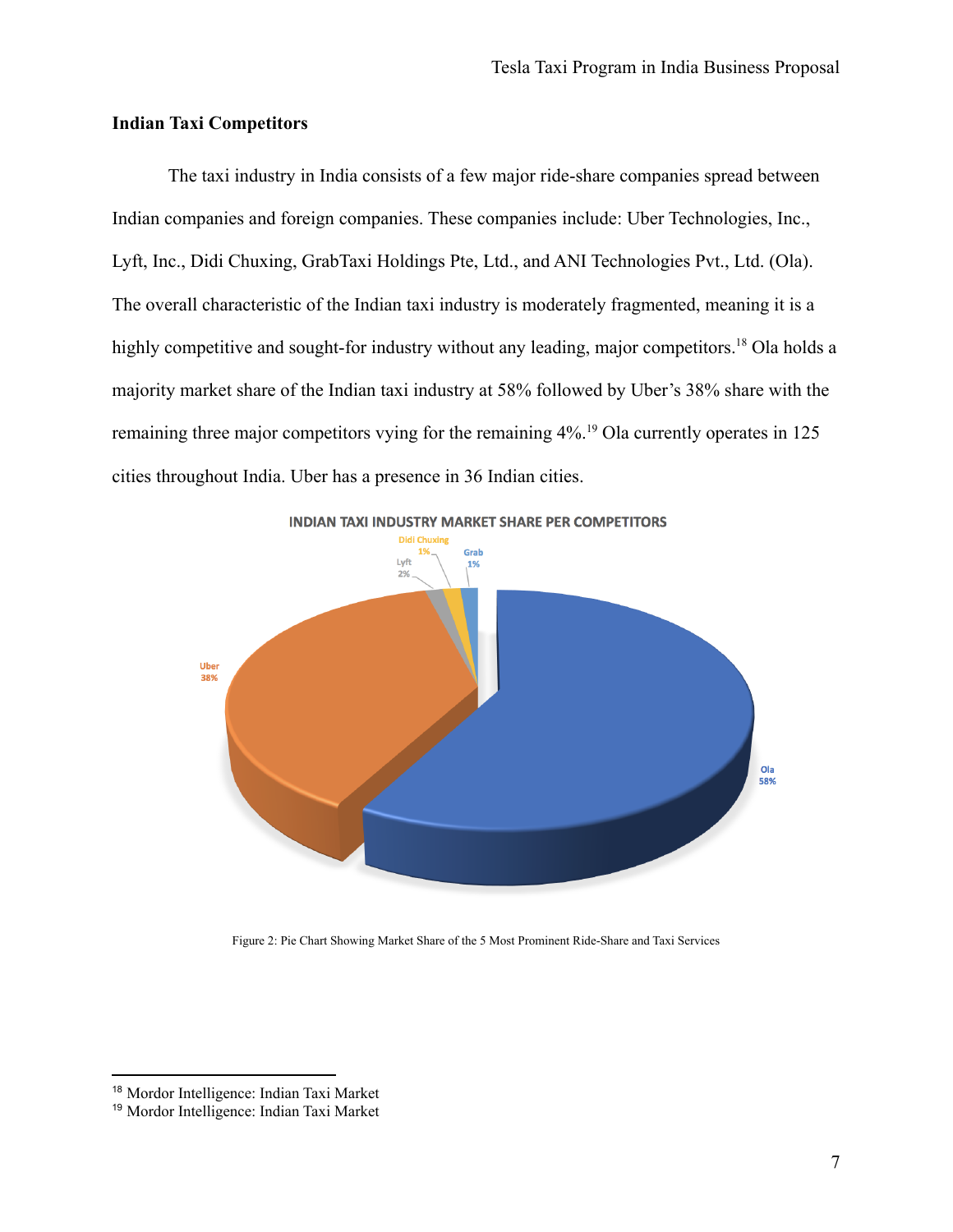Taxi amounts vary per Indian state depending on demand for taxis as well as the registered amount of taxis. The total registered number of taxis among the top seven highest-populated cities in India is 1.483 million taxis of which the total is spread among (in thousands): New Delhi (taxi amount: 137.77), Mumbai (taxi amount: 306.99), Bangalore (taxi amount: 292.32), Hyderabad (taxi amount: 79.68), Ahmedabad (taxi amount: 125.46), Chennai (taxi amount: 404.29), and Kolkata (taxi amount:  $136.81$ ).<sup>20</sup> The total number of taxis is distributed between the 5 major competitors in the Indian taxi industry respective to market share.

The fares for a taxi differ between cities. The average taxi fare between the top seven highest-populated cities -including taxi start and 1 extra kilometer of travel- is \$1.05<sup>21</sup>. The fare for a single taxi ride going one kilometer is, on average, one quarter or 25% of the cost of one gallon of gas in India. Four, one kilometer taxi rides is the same as one gallon of gas. The biggest problem people in India face is the standard of living relative to salary. The limited salary people make has grown the demand for taxis in India due to the hundreds of dollars saved when comparing a one kilometer taxi ride to an entire car's amount of gas.

<sup>&</sup>lt;sup>20</sup> Statista: Number of registered taxis across India in financial year 2017, by state

<sup>21</sup> Numbeo: Taxi Fare in India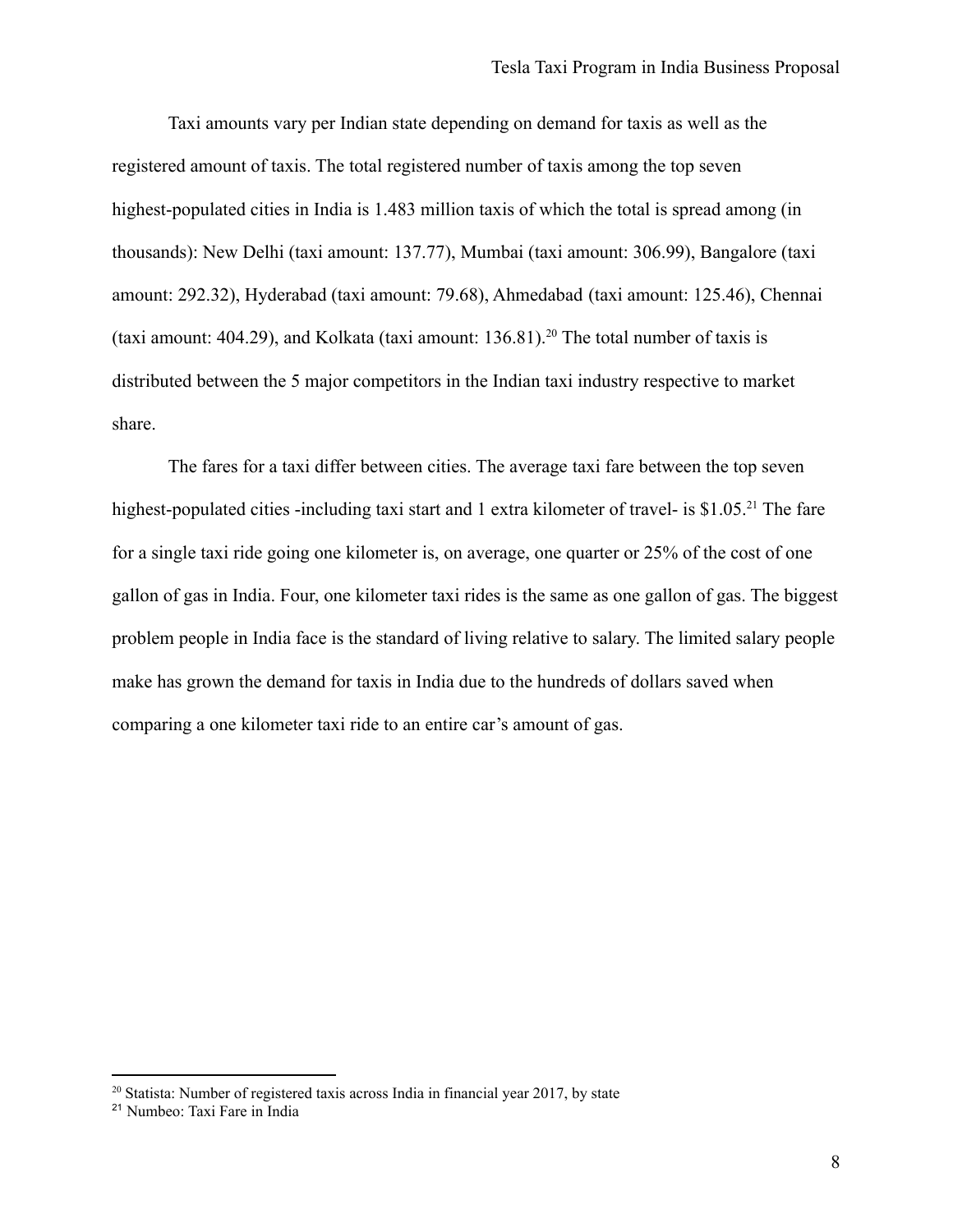### <span id="page-9-0"></span>**Tesla Artificial Intelligence (AI) and Autonomous Taxi Service**

Tesla should enter the Indian taxi market with a new standard of operation; a self driving, fully autonomous car controlled by Tesla's artificial intelligence-run autopilot utilizing the Tesla Model 3 roadster.

Tesla will export its brand of Tesla Model 3 roadsters to India. Each car would be equipped with a cash/card reader. Each taxi can be hailed by the Tesla Taxi app. Currently, smartphone growth in India has reached 28% of the entire population in India with the majority of users residing in the top seven highest-populated cities.<sup>22</sup> This increase in mobile users has prompted domestic taxi companies to transition away from the original taxi-teller machines that accepted cash payments to card payments or hail-by-phone methods to acquire a taxi ride.

The Tesla Taxi app would allow users to hail via phone. Once a taxi is hailed, it would leave from its previous position, whether it was located at the Tesla Taxi headquarters or parked on the street, and drive to pick up the passenger(s). It would only stop if payment had been received via the mobile app or the user had selected *pay at pickup*. Once at the pickup location, the Tesla taxi would not leave until payment had been received. The touch screen would effortlessly guide the rider to choose the choice of payment and lay out a step by step process to complete the transaction.

The AI within the Tesla Model 3 roadster would pick the best and fastest route to the rider(s)'s intended destination. Once the ride is complete, the rider(s) will be instructed to exit the vehicle or purchase a new ride. If no new ride is purchased within a 30 minute wait at any location, the taxi will drive back to the Tesla Taxi headquarters. Due to limited locations to charge, the taxis will only be able to charge back at the Tesla Taxi headquarters. The AI onboard

<sup>22</sup> Mobility Foresights: On-Demand Taxi Market in India 2019-2025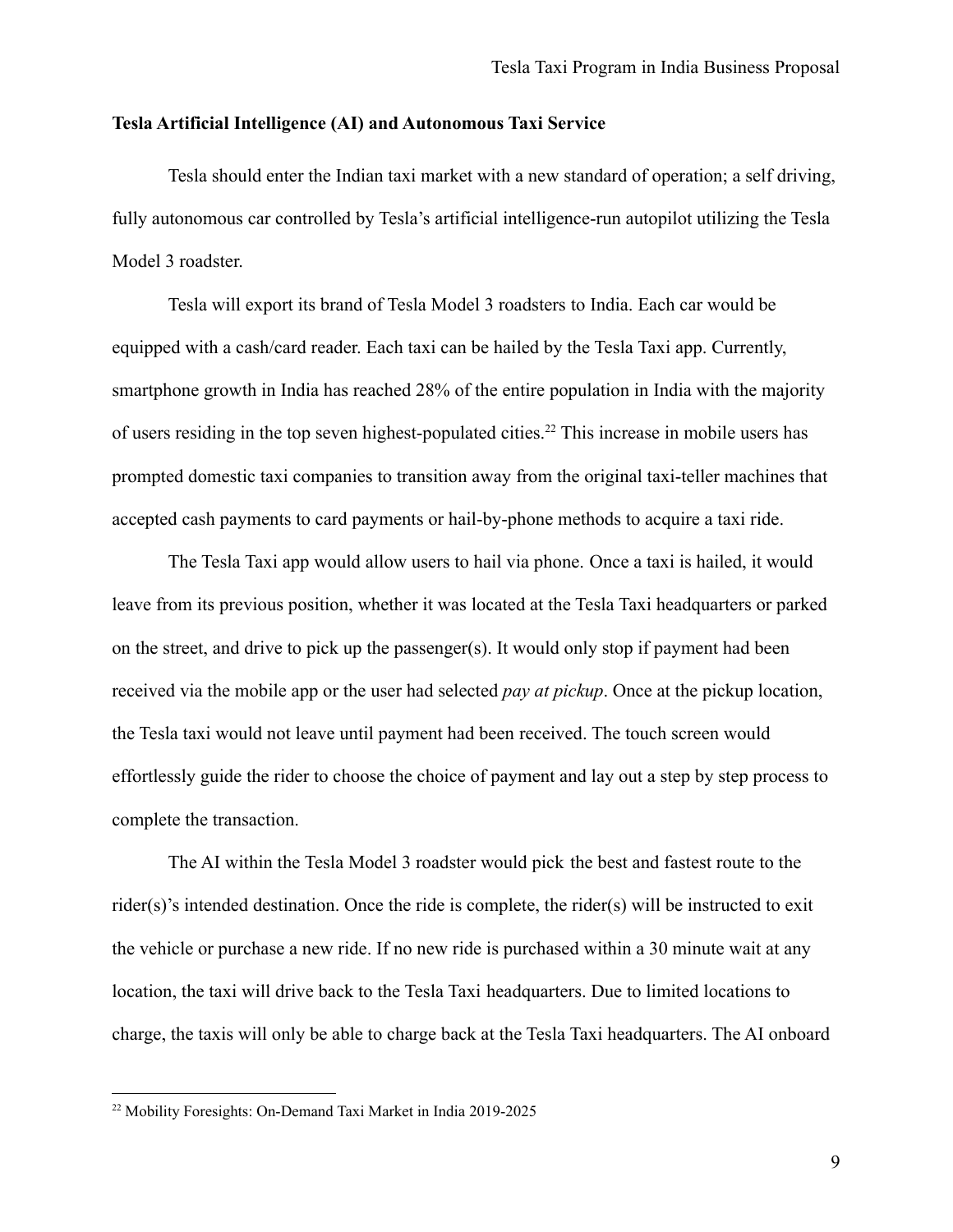the Tesla Taxi will calculate the remaining drivable distance with time extensions on the way and remaining battery percentage to accurately and safely deliver the rider to his or her desired destination as well as return back to the Tesla Taxi headquarters for a full recharge without running out of operational battery power.

At the Tesla Taxi headquarters, maintenance workers will override the autopilot and manually drive the car to its charging location where it will receive a full charge. As it is charging, any required maintenance will be made. This includes cleaning of the interior and collecting cash deposits from the onboard cash-teller. Any other noticeable issues will also be taken care of if necessary.

Charging stations will be powered by Tesla Solar Panels installed on the roof and various other locations around the Tesla Taxi headquarters. The use of Tesla Solar Panels will allow Tesla Taxis to run off the Indian power grid and not rely on electricity from Indian power stations. The solar panels will fully charge all Tesla Model 3 roadsters per city as well as save additional power that is not being used for any operating activities.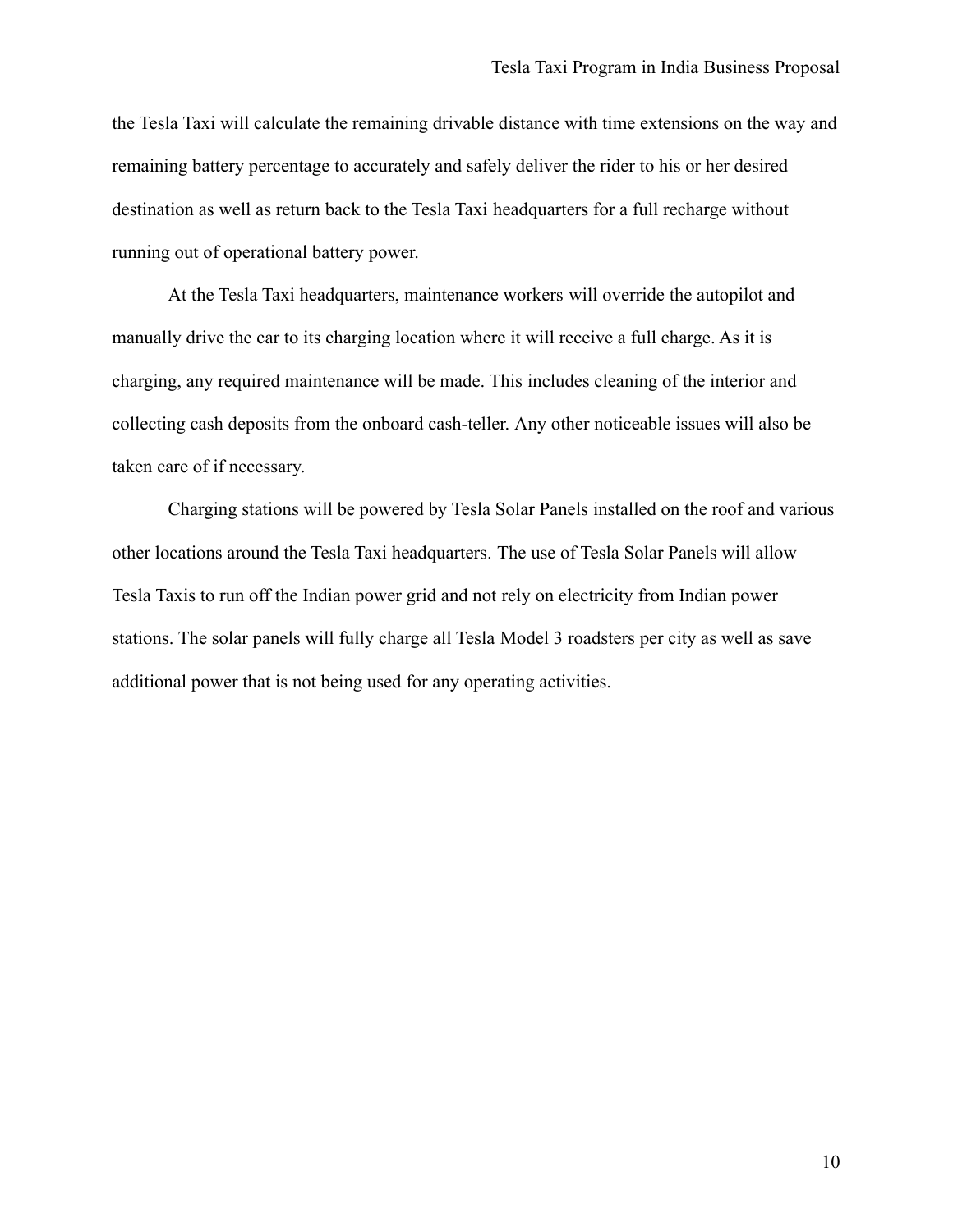### <span id="page-11-0"></span>**Artificial Intelligence**

Artificial Intelligence (AI) was first proposed in 1956 by John McCarthy at the Dartmouth Summer Research Project on Artificial Intelligence Conference. His speech wished for an agreed method to create artificial intelligence. From 1957 to 1974, hundreds of AI patents and advancements flourished throughout the world.<sup>23</sup> As of today, hundreds of companies have both created new methods and have utilized old methods of artificial intelligence.

One important country that has sparked spectacular advancements in AI technology is China. Pony.ai is China's dominant player in driverless cars. It began with a \$267 million investment by Ontario Teachers' Pension Plan Board and has grown to a \$5.3 billion company. Pony.ai utilizes an artificial intelligence app that hails AI-driven cars to the rider's location. The cars transport the rider to their respective destination through the fastest and safest route. <sup>24</sup>

India also utilizes AI in its business sectors. The main use of AI in India is healthcare systems and human resource (HR) systems as well as consumer-based simplisticity advancements . The use of AI in the healthcare system involves early and accurate detection of breast cancer at a much cheaper cost through Hapti.ai.<sup>25</sup> The Indian startup market has seen a steep rise in AI-influenced startups with roughly  $11,000$  startups conceived in the last 6 years.<sup>26</sup> Other instances of AI usage in India is language detection and processing through Discovery AI, farming solutions for the entire agriculture sector from CropIn, HR functionality to facilitate non-employee-facing activities by Bash.ai, and many more consumer oriented AI functionalities.<sup>27</sup>

<sup>&</sup>lt;sup>23</sup> The History of Artificial Intelligence

<sup>&</sup>lt;sup>24</sup> CNBC: Chinese Driverless Car Firm Pony.ai Valued At \$5.3 Billion After New Cash Injection

<sup>25</sup> Analytics Insight: Top 10 Disruptive AI Startups in India 2020

<sup>26</sup> Analytics Insight: Top 10 Disruptive AI Startups in India 2020

<sup>27</sup> Analytics Insight: Top 10 Disruptive AI Startups in India 2020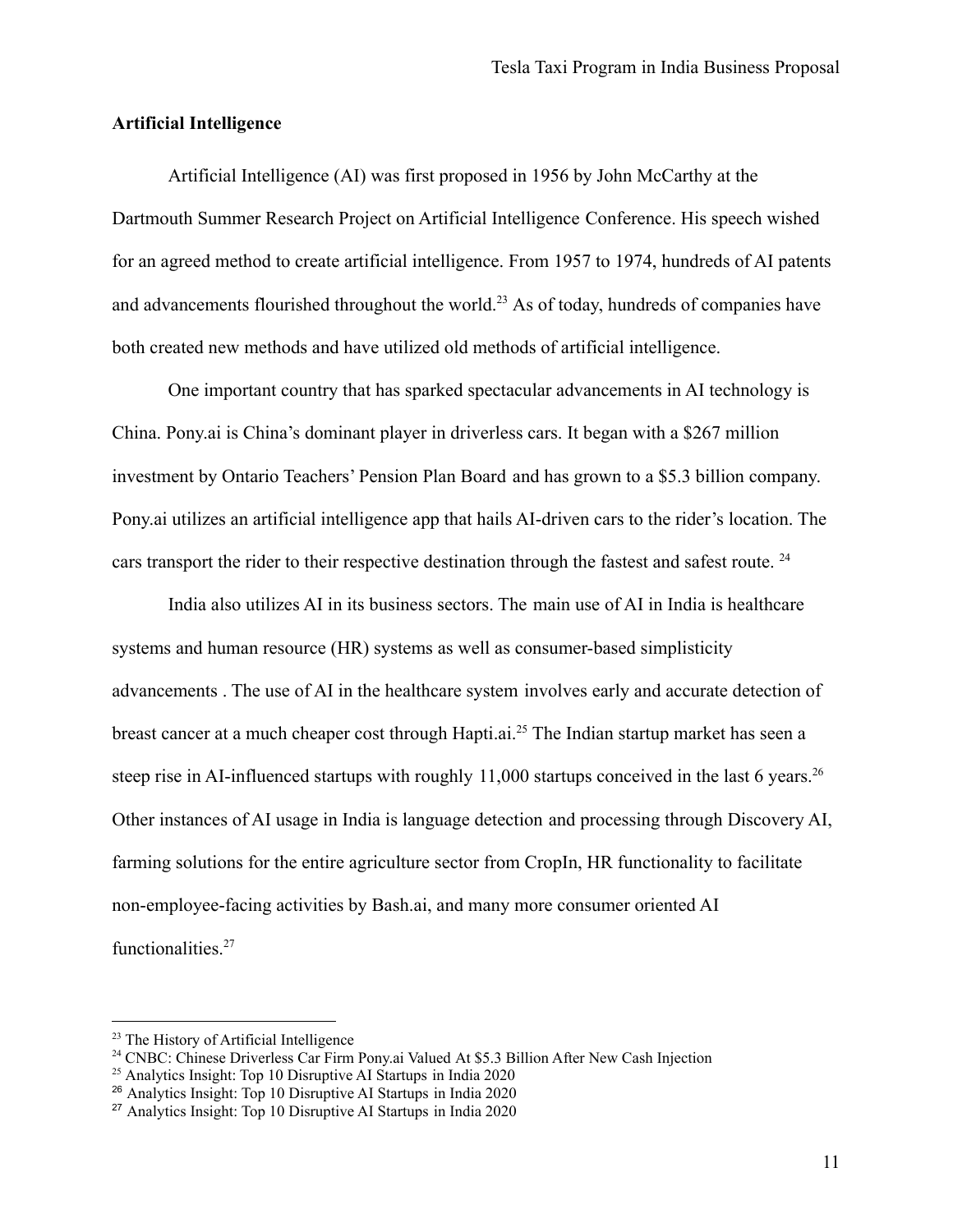As of 2020, there are no current implementations of AI-powered cars resulting in driverless taxi services, but there are rumors of potential major ride-share companies estimating the potentials for driverless ride-share programs.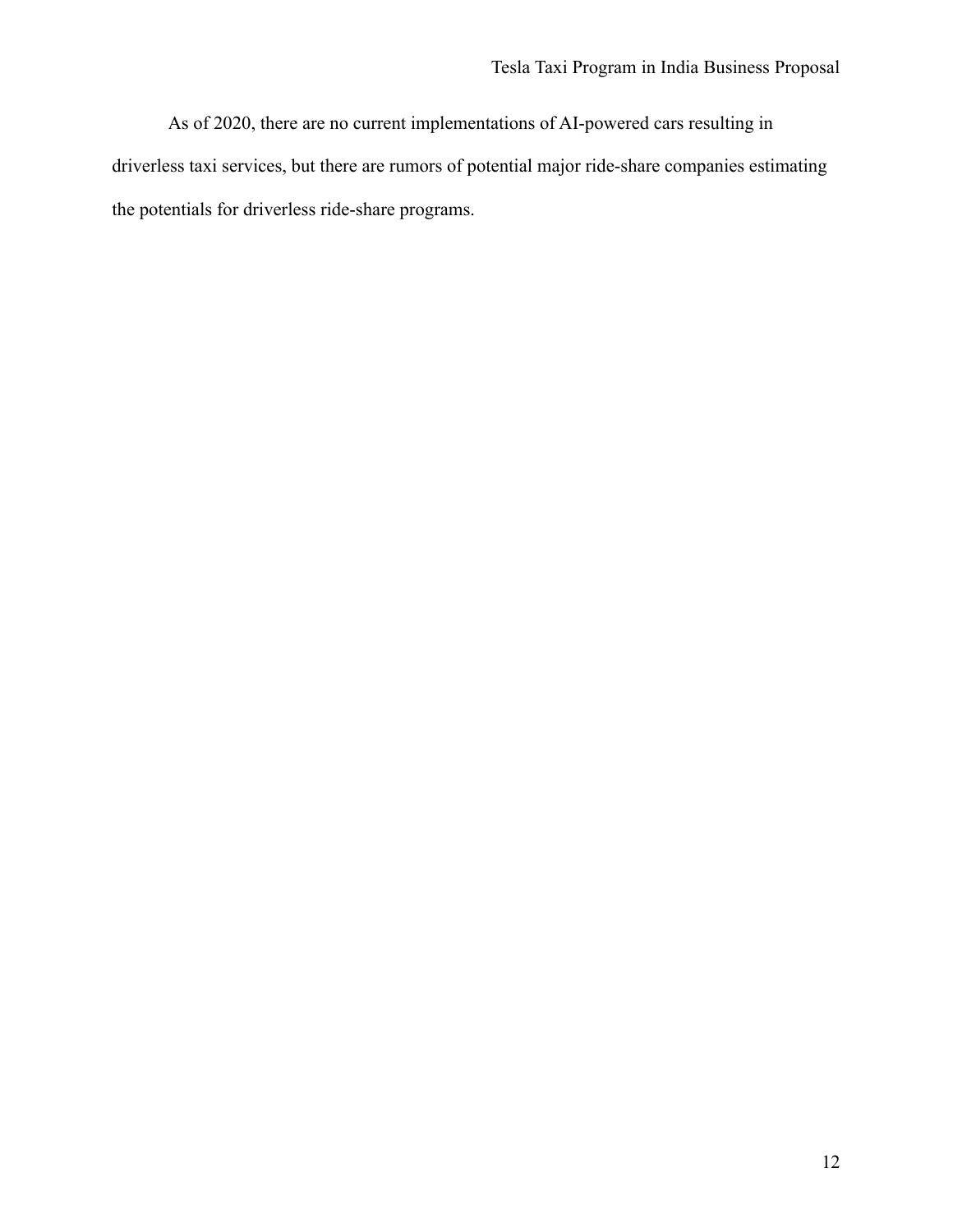

# <span id="page-13-0"></span>**Tesla Taxi Program Business Model**



#### **Business Model: Tesla Taxi and Ride-Share Program Key Activities Key Partners Value Proposition Customer Relationships Customer Segments** Shareholders Ride share programs Always a ride when needed Passengers In-house service reps. Adoption of new methods Always a safe and reliable journey **Channels Key Resources** Artifical Intelligence Word of Mouth **Routing Algorithms** Car brand popularity Advertising **Cost Structure Revenue Structure** Car Maintenance Distance traveled Dividends

Green highlight signifies disruption in the market

Figure 4: Business Model for Tesla Taxi and Ride-Share Program

The disruption occurs in the increase of ride availability for riders with an increase in space within the vehicle resulting in a more rider-friendly environment. There is also a decrease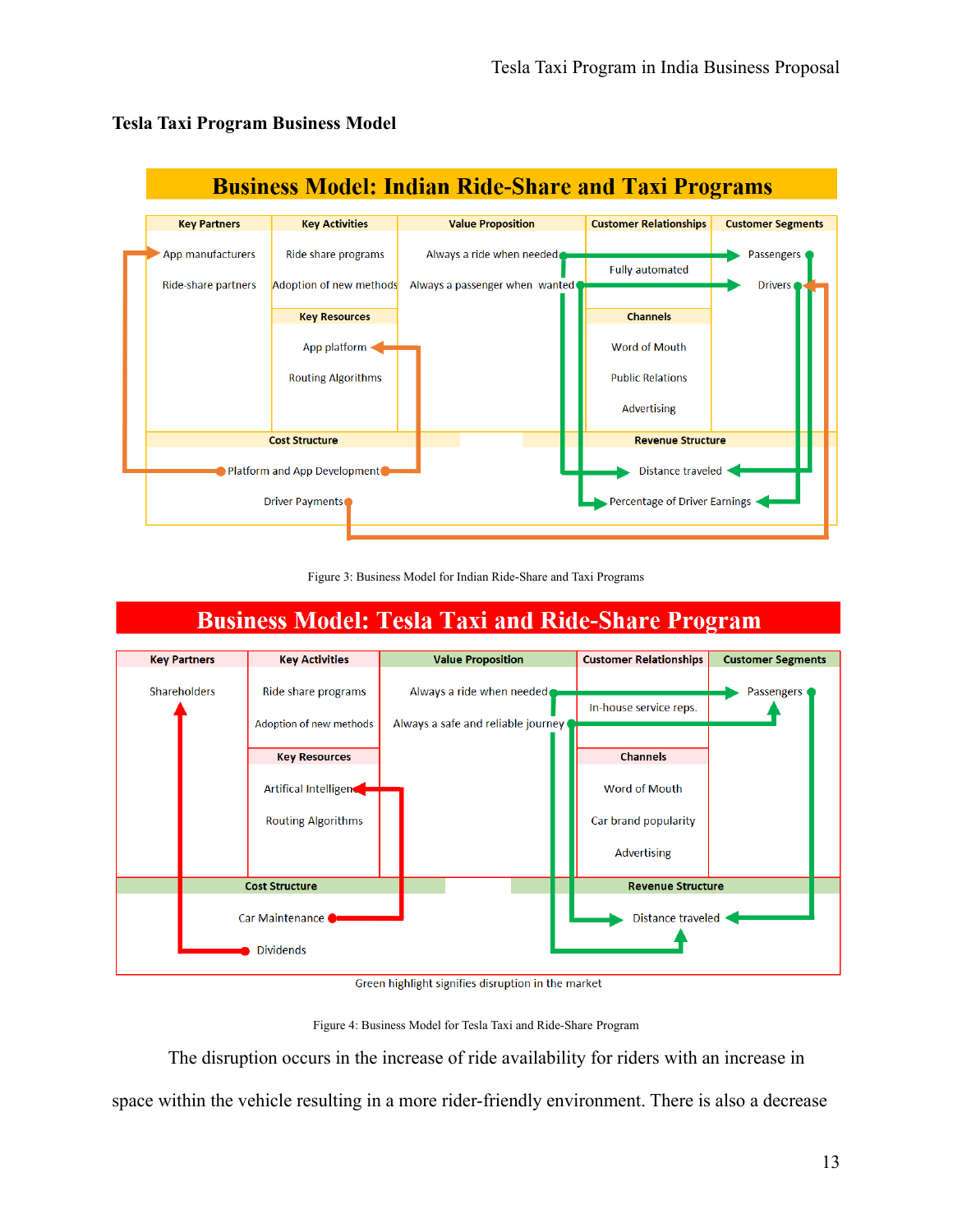in the customer segment for the company as AI does not have a sentient-want for business which eliminates an expense of driver payments. The cost structure is also simplified with a majority of the expenses going towards car maintenance and dividends to the shareholders who are backing the financial goals of Tesla.

Tesla's business model would rely on the cost saving techniques acquired by the savings on drivers for the taxi service and Tesla's personal gain of electricity through the use of its solar panels. The cost-savings related to electricity is enough to advocate for an equal-to-market price for a taxi ride. It would require 273,438 solar panels to efficiently and effectively power all 175,000 Tesla Taxi AI Model 3 roadsters. It is estimated to cost Tesla, on average, \$0.28 to produce one solar panel, resulting in a total of \$26.031 million in manufacturing expenses.<sup>28</sup> Tesla Solar Panels do not need regular maintenance, just occasional washings. It would cost, after initial installment, based on a yearly cleaning salary per team of 250 cleaners at \$15,000 a year, roughly \$3.750 million.

Initially, an equal market price will be needed to attract riders to the Tesla Taxi AI ride-share program apart from the allure of autonomous taxi vehicles. As previously mentioned, the average taxi fare between the top seven highest-populated cities -including taxi start and 1 extra kilometer of travel- is \$1.05<sup>29</sup>. The starting ride price, on average between the top seven highest-populated cities is \$0.77 with an additional one kilometer being, on average, \$0.28. It would be beneficial for Tesla to advertise a starting ride price, on average between the seven highest-populated cities of India, of matching the \$1.05 taxi fare per one kilometer journey.

It is estimated each Tesla Model 3 roadster costs \$35,000 to produce.<sup>30</sup> With the total market size of 1.483 million, Tesla should pursue an 11.8% market share in the Indian taxi

<sup>28</sup> NREL: Solar Manufacturing Costs

<sup>29</sup> Numbeo: Taxi Fare in India

<sup>30</sup> LA Times: Tesla Business Model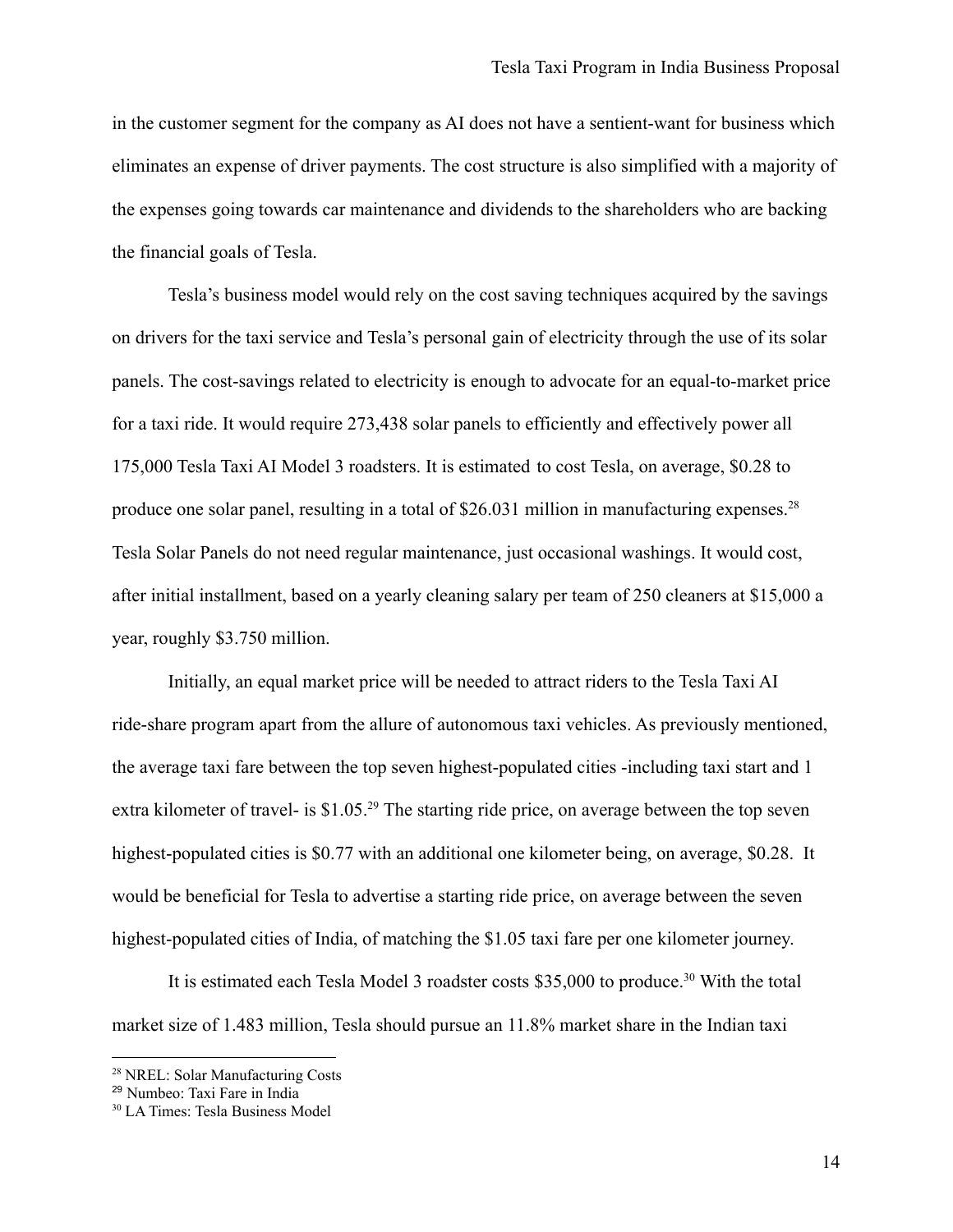market. The 11.8% market share would pull from the 58% Ola share, 38% Uber share and the remaining 4% from the remaining 3 competitors. 175,000 Tesla Model 3 Roadsters will be imported into India and distributed based on demand to the 7 most populated cities resulting in 25,000 Tesla Model 3 AI-powered roadsters per city. This will cost Tesla \$6,125 billion to achieve. The expense would not be recaptured by rider revenues. Instead, it would be spread among the rider revenues and stock market revenues as well as cost-saving techniques with the loss of drivers and use of Tesla Solar Panels. Currently, Tesla holds a revenue of \$24.58 billion in stock.<sup>31</sup> Maintenance on a Tesla Model 3 is, on average, \$216 per service. For a year with a one-required-maintenance-per-year policy, it would cost Tesla \$37.8 million in maintenance  $costs.<sup>32</sup>$ 

The Indian government designates income tax based on the amount of income gained by a company per every 1 Crores (10,000,000 Rupees) with an additional surcharge per every 1 to 10 Crores.<sup>33</sup> Tesla would, at initial inception date, be charged a corporate income tax of 25% with the possibility of a 7% to 12% surcharge based on estimated increase in income per 1 to 10 additional Crores.<sup>34</sup> In the initial inception year, Tesla would pay \$0 in government income taxes, but by 2024, Tesla would be paying \$1,842.03 billion. The income tax would grow relative to the amount of earnings after operating expenses is taken into account.

<sup>31</sup> Google Finance: Tesla Inc (TSLA : NASDAQ)

<sup>32</sup> Motor1.com: Tesla Service Costs

<sup>33</sup> Cleartax: Corporate Tax in India

<sup>34</sup> Cleartax: Corporate Tax in India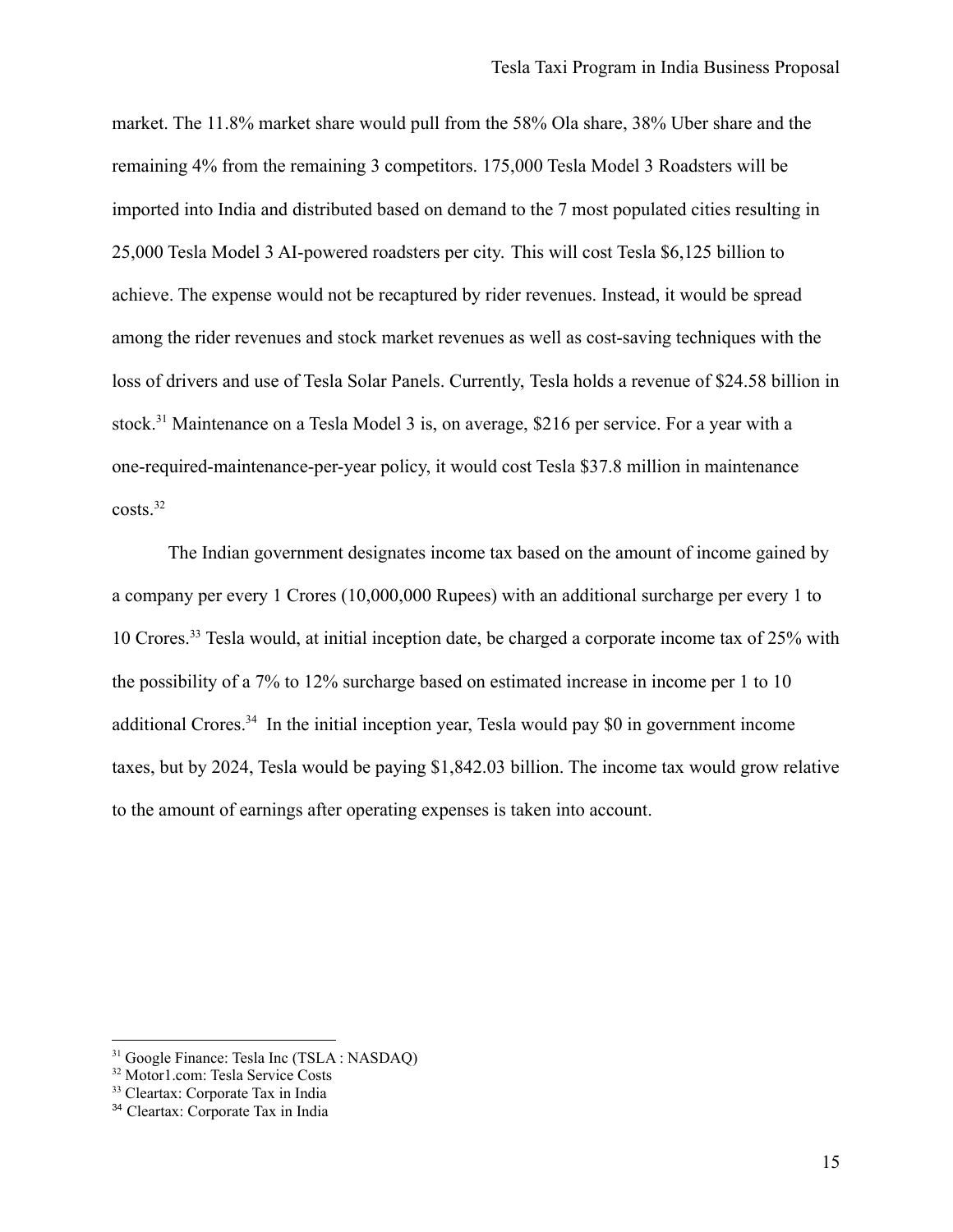| Tesla Taxi 2020-2021 5 Year Planned Income Statement |                |                                                                                                                      |                |             |             |                 |  |
|------------------------------------------------------|----------------|----------------------------------------------------------------------------------------------------------------------|----------------|-------------|-------------|-----------------|--|
| <b>Projected Income Statement</b>                    | 2020           | 2021                                                                                                                 | 2022           | 2023        | 2024        | 2025            |  |
| Revenues                                             | 16,095.50<br>S | 20,967.61                                                                                                            | 27,314.50<br>S | \$35,582.60 | \$46,353.46 | 60,361.88<br>S. |  |
| Cost of Goods Sold                                   |                |                                                                                                                      |                |             |             |                 |  |
| <b>Gross Profit</b>                                  | 16,095.50      | 20,967.61                                                                                                            | 27,314.50      | 35,582.60   | 46,353.46   | 60,361.88       |  |
| <b>Operating Expenses</b>                            | 47,526.03      | 41,375.00                                                                                                            | 41,375.00      | 41,375.00   | 41,375.00   | 41,375.00       |  |
| <b>EBIT</b>                                          | (31, 430.53)   | (20, 407.39)                                                                                                         | (14,060.50)    | (5,792.40)  | 4,978.46    | 18,986.88       |  |
| <b>Income Tax Expense</b>                            |                | -                                                                                                                    |                |             | 1,842.03    | 7,025.15        |  |
| Net Income                                           |                | $\frac{1}{2}$ (31,430.53) $\frac{1}{2}$ (20,407.39) $\frac{1}{2}$ (14,060.50) $\frac{1}{2}$ (5,792.40) $\frac{1}{2}$ |                |             | 3,136.43    | \$11,961.73     |  |
| Simplified to represent billions in revenues         |                |                                                                                                                      |                |             |             |                 |  |

#### Figure 5: Tesla Taxi Projected 5 Year Income Statement

The 5 year predictive income statement is based on the aforementioned revenues of the taxi program, costs of the 175,000 Tesla Model 3 roadsters and 273,428 Tesla Solar Panels, and government income tax. The revenues also include a projected 30.27% increase per year to match the Indian taxi industry's estimated revenue growth of 300% up to 2025. Government income taxes will not come into effect until 2024 due to the net loss to Tesla in its operations in India. The government does not tax foreign companies on income made outside of India.<sup>35</sup>

<sup>35</sup> Cleartax: Corporate Tax in India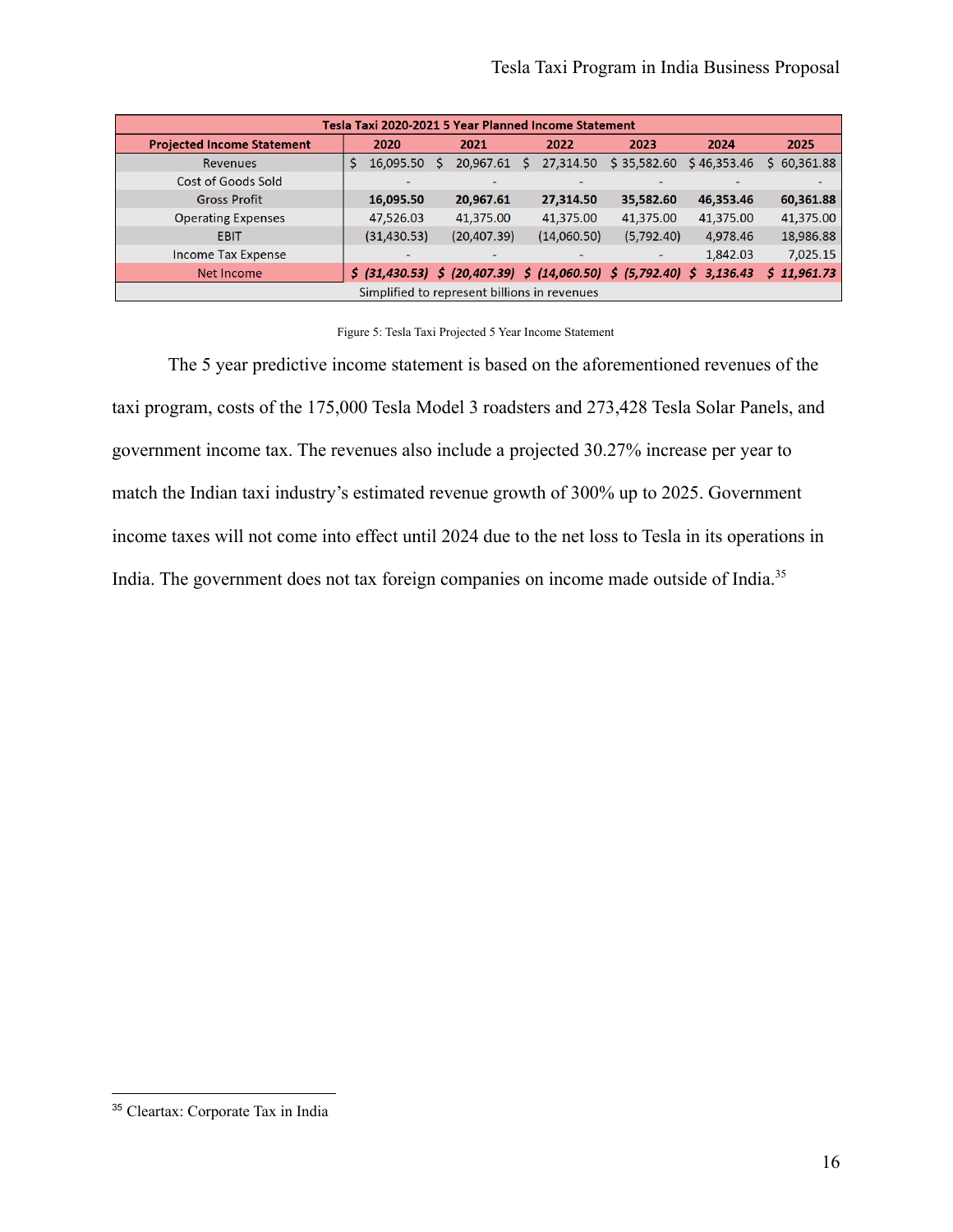# **References**

# <span id="page-17-0"></span>**India population and income**

<https://www.dacollege.org/smat/commerce-SEM-IV-INDIAN-ECONOMY.pdf>

[https://www.nriol.com/india-statistics/biggest-cities-india.asp#:~:text=There%20are%204%2C00](https://www.nriol.com/india-statistics/biggest-cities-india.asp#:~:text=There%20are%204%2C000%20cities%20and,population%20more%20than%203%20million)

[0%20cities%20and,population%20more%20than%203%20million.](https://www.nriol.com/india-statistics/biggest-cities-india.asp#:~:text=There%20are%204%2C000%20cities%20and,population%20more%20than%203%20million)

[https://www.statista.com/statistics/664729/total-number-of-vehicles-india/#:~:text=In%20a%20c](https://www.statista.com/statistics/664729/total-number-of-vehicles-india/#:~:text=In%20a%20country%20with%20the,or%20shared%20vehicles%20for%20commute)

[ountry%20with%20the,or%20shared%20vehicles%20for%20commute](https://www.statista.com/statistics/664729/total-number-of-vehicles-india/#:~:text=In%20a%20country%20with%20the,or%20shared%20vehicles%20for%20commute)

<https://data.worldbank.org/indicator/NY.GDP.PCAP.CD?locations=IN>

<https://data.worldbank.org/indicator/NY.GDP.MKTP.CD?locations=IN>

<https://www.worldometers.info/world-population/india-population/>

# **Taxi Industry**

[https://www.thebusinessresearchcompany.com/report/taxi-and-limousine-services-market#:~:text](https://www.thebusinessresearchcompany.com/report/taxi-and-limousine-services-market#:~:text=The%20global%20taxi%20and%20limousine,CAGR)

[=The%20global%20taxi%20and%20limousine,CAGR](https://www.thebusinessresearchcompany.com/report/taxi-and-limousine-services-market#:~:text=The%20global%20taxi%20and%20limousine,CAGR)

<https://www.mordorintelligence.com/industry-reports/taxi-market>

<https://mobilityforesights.com/product/on-demand-taxi-market-in-india/>

[https://www.numbeo.com/taxi-fare/country\\_result.jsp?country=India](https://www.numbeo.com/taxi-fare/country_result.jsp?country=India)

[https://www.statista.com/statistics/665327/number-of-registered-taxis-india-by-states/#:~:text=T](https://www.statista.com/statistics/665327/number-of-registered-taxis-india-by-states/#:~:text=The%20taxi%20market%20in%20India,still%20in%20the%20unorganized%20sector)

[he%20taxi%20market%20in%20India,still%20in%20the%20unorganized%20sector](https://www.statista.com/statistics/665327/number-of-registered-taxis-india-by-states/#:~:text=The%20taxi%20market%20in%20India,still%20in%20the%20unorganized%20sector).

# **Gas**

[https://www.globalpetrolprices.com/India/gasoline\\_prices/](https://www.globalpetrolprices.com/India/gasoline_prices/)

[https://www.indiatoday.in/business/story/explained-why-fuel-prices-are-rising-sharply-in-india-1](https://www.indiatoday.in/business/story/explained-why-fuel-prices-are-rising-sharply-in-india-1747786-2020-12-08)

# [747786-2020-12-08](https://www.indiatoday.in/business/story/explained-why-fuel-prices-are-rising-sharply-in-india-1747786-2020-12-08)

# **Tesla car**

<https://www.google.com/finance/quote/TSLA:NASDAQ>